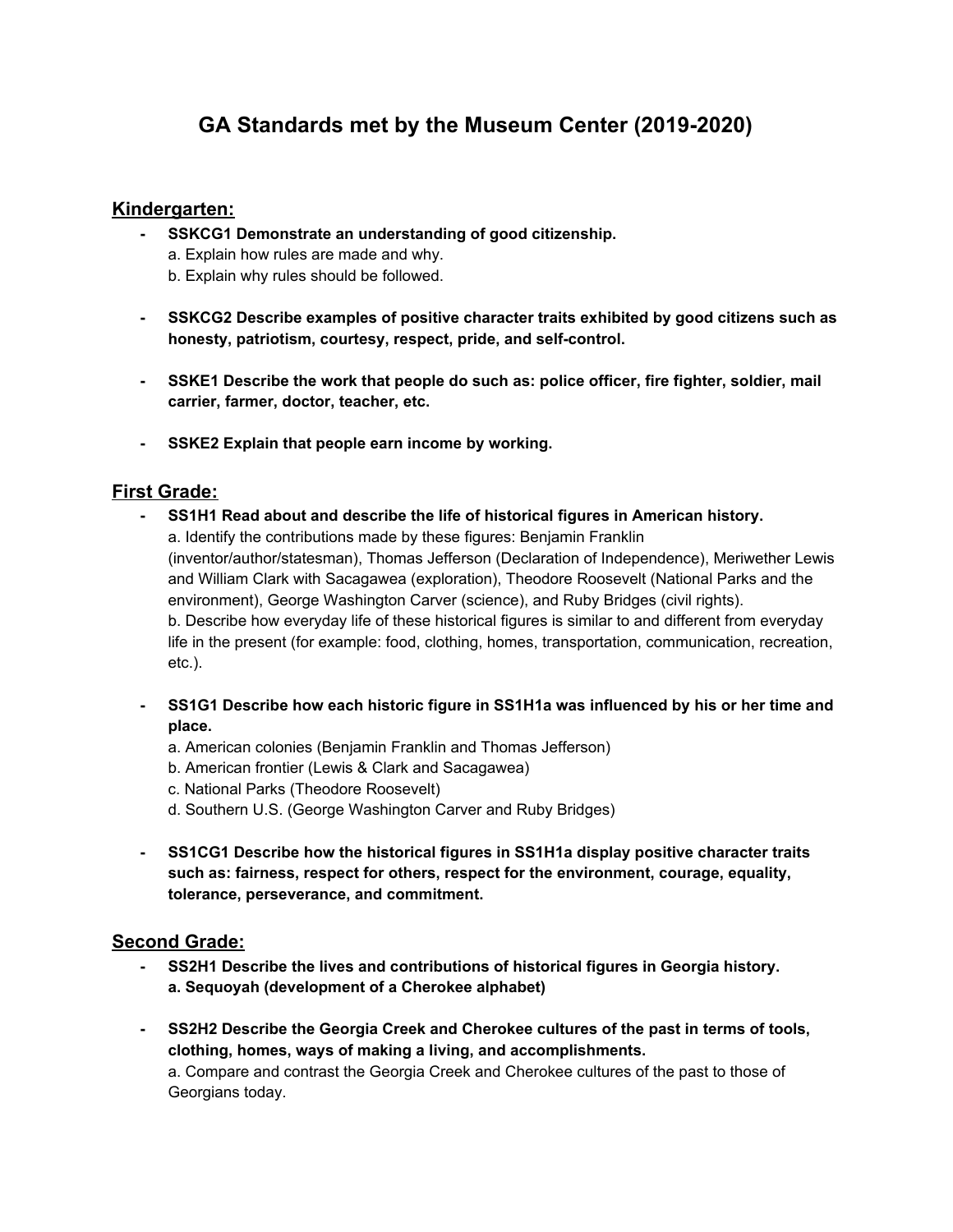**- SS2G2 Describe the cultural and geographic systems associated with the historical figures in SS2H1 and Georgia's Creek and Cherokee in SS2H2.**

a. Identify specific locations significant to the life and times of each historic figure, and the Creek and Cherokee, on a political or physical map.

b. Describe how each historic figure and the Creek and Cherokee adapted to and were influenced by their environments.

c. Describe how the region in which these historic figures lived affected their lives and compare these regions to the region in which students live.

d. Describe the regions in Georgia where the Creek and Cherokee lived and how the people used their local resources.

- **- SS2CG1 Define the concept of government and the need for rules and laws.**
- **- SS2CG2 Identify the following elected officials of the executive branch and where they work:**

a. President (leader of our nation) and Washington, D.C. – White House

- b. Governor (leader of our state) and Atlanta, GA State Capitol Building
- c. Mayor (leader of a city) and city hall

# **Third Grade:**

**- SS3H1 Describe early American Indian cultures and their development in North America.** a. Locate the regions where American Indians settled in North America: Arctic, Northwest Southwest, Plains, Northeast, and Southeast.

b. Compare and contrast how American Indians in each region used their environment to obtain food, clothing, and shelter.

c. Discuss how American Indians continue to contribute to American life (e.g., arts, literature).

- **SS3H3 Explain the factors that shaped British Colonial America**.

a. Identify key reasons why the New England, Mid-Atlantic, and Southern colonies were founded (religious freedom and profit).

b. Compare and contrast colonial life in the New England, Mid-Atlantic, and Southern colonies (education, economy, and religion).

c. Describe colonial life in America from the perspectives of various people: large landowners, farmers, artisans, women, children, indentured servants, slaves, and American Indians.

**- SS3G3 Describe how physical systems affect human systems.**

a. Explain why American Indian groups occupied the areas they did (SS3H1a), with emphasis on why some developed permanent villages and others did not.

**- SS3CG1 Describe the elements of representative democracy/republic in the United States.** a. Describe the three branches of national government: executive (president), legislative (Congress), and judicial (Supreme Court of the United States).

b. Describe the three branches of state government: executive (governor), legislative (Georgia General Assembly), and judicial (Supreme Court of Georgia).

c. State the main responsibility of each branch: executive (enforcing laws), legislative (making laws), judicial (determining if laws are fair).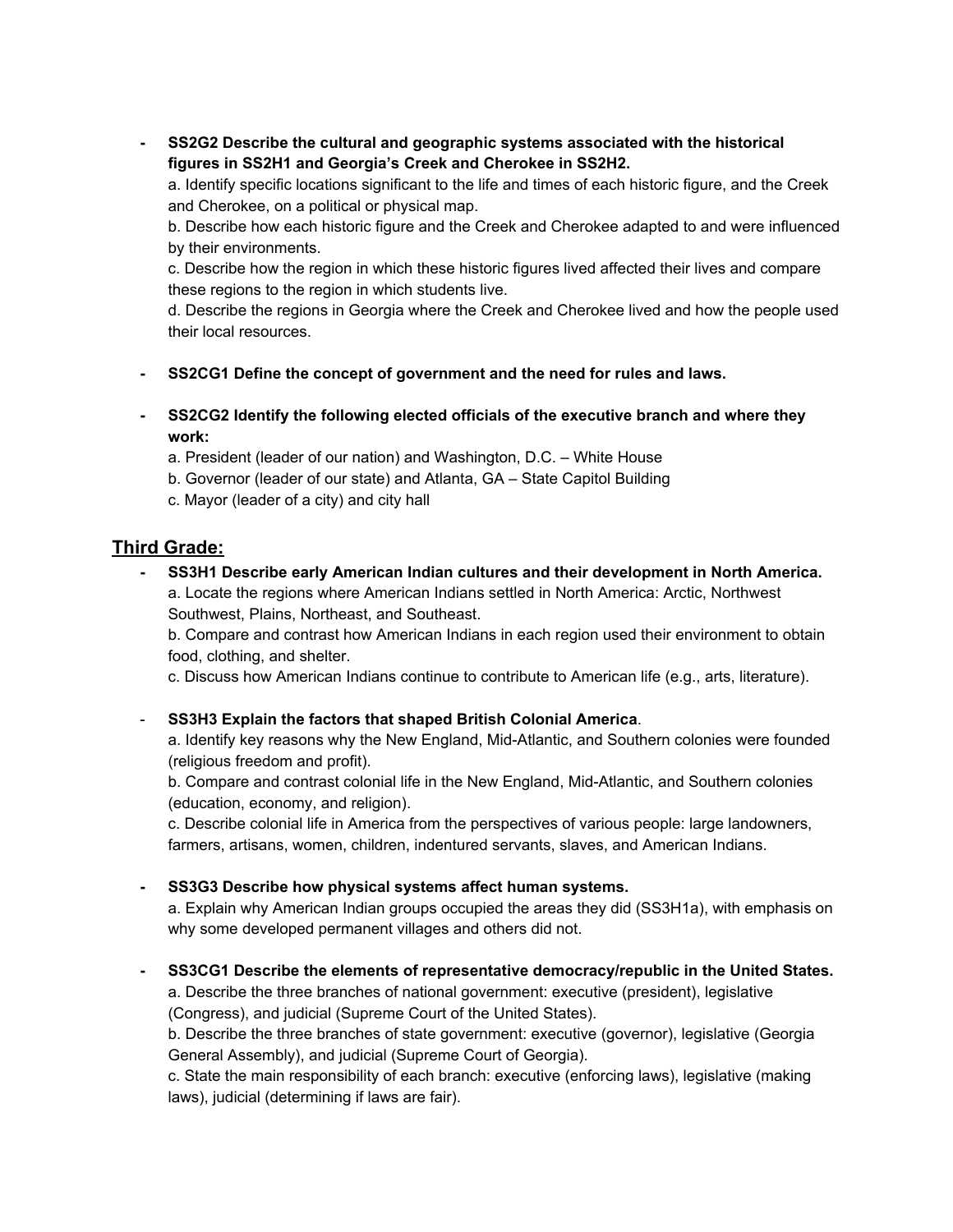**- SS3CG2 Explain the importance of Americans sharing certain central democratic beliefs and principles, both personal and civic.**

a. Explain the necessity of respecting the rights of others and promoting the common good. b. Explain the necessity of obeying reasonable laws/rules voluntarily, and explain why it is important for citizens in a democratic society to participate in public (civic) life (staying informed, voting, volunteering, and communicating with public officials).

# **Fourth Grade:**

**- SS4H1 Explain the causes, events, and results of the American Revolution.**

a. Trace the events that shaped the revolutionary movement in America: French and Indian War, 1765 Stamp Act, the slogan "no taxation without representation," the activities of the Sons of Liberty, the activities of the Daughters of Liberty, Boston Massacre, and the Boston Tea Party. b. Describe the influence of key individuals and groups during the American Revolution: King George III, George Washington, Benjamin Franklin, Thomas Jefferson, Benedict Arnold, Patrick Henry, John Adams, Paul Revere, and Black regiments.

c. Describe the major events of the American Revolution and explain the factors leading to American victory and British defeat; include the Battles of Lexington and Concord, Saratoga, and Yorktown.

d. Explain the writing of the Declaration of Independence; include who wrote it, how it was written, why it was necessary, and how it was a response to tyranny and the abuse of power.

SS4H2 Analyze the challenges faced by the framers of the Constitution.

a. Identify the major leaders of the Constitutional Convention (James Madison, George Washington, and Benjamin Franklin).

b. Evaluate the major issues debated at the Constitutional Convention: the weaknesses of the Articles of Confederation, the rights of states to govern themselves (federal system), the Great Compromise, and slavery (Three-Fifths Compromise).

### **- SS4H3 Explain westward expansion in America.**

a. Describe the causes and events of the War of 1812; include the burning of the Capitol and the White House and the writing of "The Star Spangled Banner."

b. Describe the impact of westward expansion on American Indians; include the Trail of Tears, Battle of Little Bighorn and the forced relocation of American Indians to reservations.

### **- SS4H5 Explain the causes, major events, and consequences of the Civil War.**

a. Identify Uncle Tom's Cabin and John Brown's raid on Harper's Ferry and explain how each of these events was related to the Civil War.

b. Discuss how the issues of states' rights and slavery increased tensions between the North and South.

c. Identify major battles, campaigns, and events: Fort Sumter, Gettysburg, the Atlanta Campaign, Sherman's March to the Sea, and Appomattox Court House.

d. Describe the roles of Abraham Lincoln, Robert E. Lee, Ulysses S. Grant, Jefferson Davis,

Thomas "Stonewall" Jackson, and William T. Sherman.

e. Describe the effects of war on the North and South.

#### **- SS4G2 Describe how physical systems affect human systems.**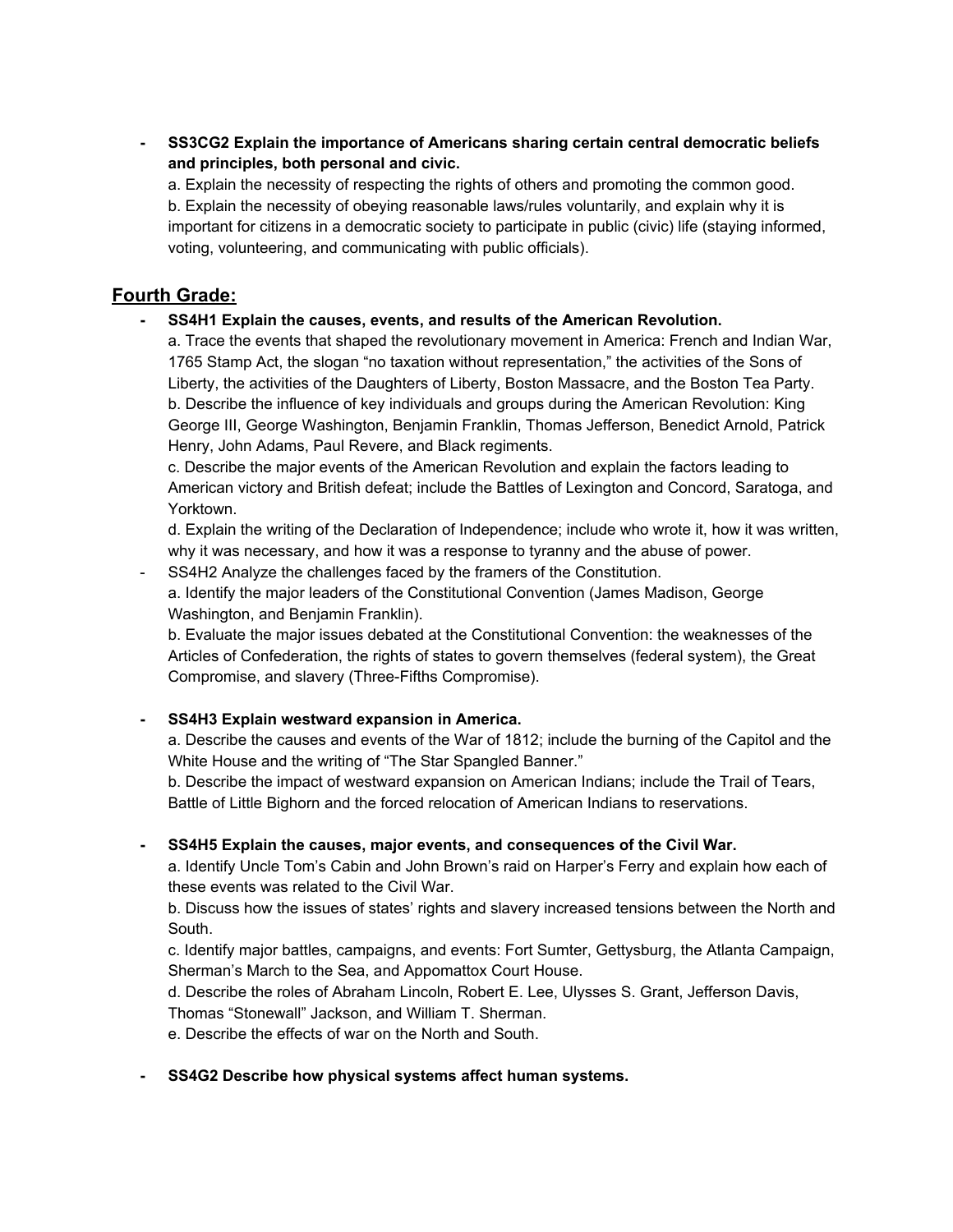a. Explain how each force (American and British) attempted to use the physical geography of each battle site (Lexington and Concord, Saratoga, and Yorktown) to its benefit. b. Describe physical barriers that hindered and physical gateways that benefited territorial expansion from 1801 to 1861.

### **- SS4CG1 Describe the meaning of:**

a. Natural rights as found in the Declaration of Independence (the right to life, liberty, and the pursuit of happiness)

b. "We the People" from the Preamble to the U.S. Constitution as a reflection of consent of the governed or popular sovereignty

c. The federal system of government in the U.S. (federal powers, state powers, and shared powers)

d. Representative democracy/republic

- **- SS4CG2 Explain the importance of freedoms guaranteed by the First Amendment to the U.S. Constitution.**
- **- SS4CG3 Describe the structure of government and the Bill of Rights.**

a. Describe how the three branches of government interact with each other (checks and balances and separation of powers), and how they relate to local, state, and federal government.

b. Identify and explain the rights in the Bill of Rights, describe how the Bill of Rights places limits on the powers of government, and explain the reasons for its inclusion in the Constitution in 1791.

# **Fifth Grade:**

**- SS5H2 Describe U.S. involvement in World War I and post-World War I America.**

a. Explain how German attacks on U.S. shipping during the war in Europe (1914-1917) ultimately led the U.S. to join the fight against Germany; include the sinking of the Lusitania and concerns over safety of U.S. ships, U.S. contributions to the war, and the impact of the Treaty of Versailles in 1919.

**- SS5H4 Explain America's involvement in World War II.**

a. Describe German aggression in Europe and Japanese aggression in Asia.

b. Describe major events in the war in both Europe and the Pacific; include Pearl Harbor, Iwo Jima, D-Day, VE and VJ Days, and the Holocaust.

c. Discuss President Truman's decision to drop the atomic bombs on Hiroshima and Nagasaki. d. Identify Roosevelt, Stalin, Churchill, Hirohito, Truman, Mussolini, and Hitler.

e. Describe the effects of rationing and the changing role of women and African Americans or Blacks; include "Rosie the Riveter" and the Tuskegee Airmen.

**- SS5CG1 Explain how a citizen's rights are protected under the U.S. Constitution.**

a. Explain the responsibilities of a citizen.

b. Explain the concept of due process of law and describe how the U.S. Constitution protects a citizen's rights by due process.

**- SS5CG2 Explain the process by which amendments to the U.S. Constitution are made.**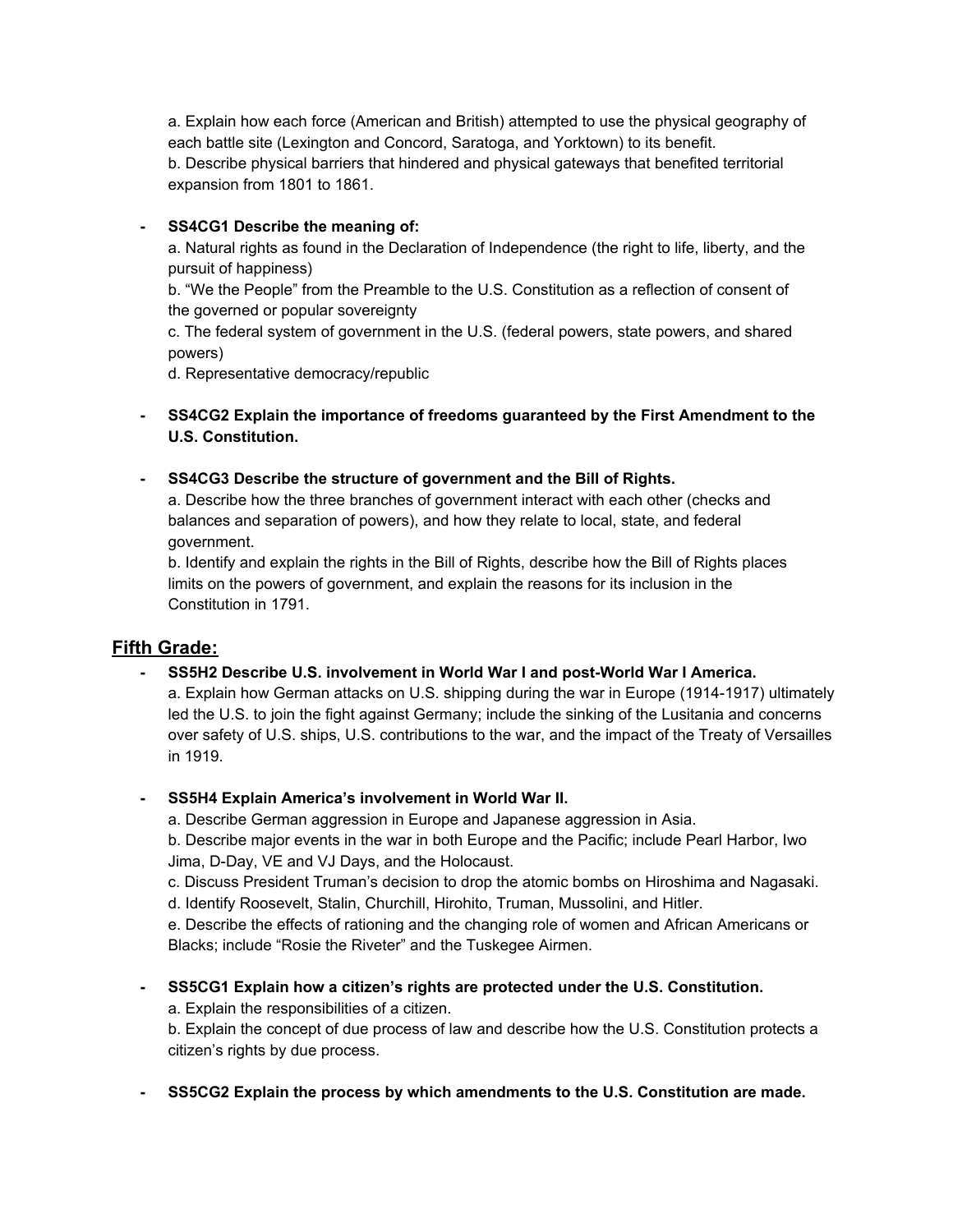- a. Explain the amendment process outlined in the Constitution.
- b. Describe the purpose for the amendment process.

# **Sixth Grade:**

- **- SS6CG1 Compare and contrast various forms of government.**
- **SS6H3 Explain conflict and change in Europe**.

a. Describe the aftermath of World War I: the rise of communism, the Treaty of Versailles, the rise of Nazism, and worldwide depression.

b. Explain the rise of Nazism including preexisting prejudices, the use of propaganda, and events which resulted in the Holocaust.

# **Seventh Grade:**

- **- SS7CG1 Compare and contrast different forms of citizen participation in government.**
- **- SS7H3 Analyze continuity and change in Southern and Eastern Asia.** a. Explain the role of the United States in the rebuilding of Japan after WWII.

# **Eighth Grade:**

**- SS8H1 Evaluate the impact of European exploration and settlement on American Indians in Georgia.**

a. Describe the characteristics of American Indians living in Georgia at the time of European contact; to include culture, food, weapons/tools, and shelter.

b. Explain reasons for European exploration and settlement of North America, with emphasis on the interests of the Spanish and British in the Southeastern area.

### **- SS8H2 Analyze the colonial period of Georgia's history.**

a. Explain the importance of the Charter of 1732, including the reasons for settlement (philanthropy, economics, and defense).

b. Explain the transition of Georgia into a royal colony with regard to land ownership, slavery, alcohol, and government.

c. Give examples of the kinds of goods and services produced and traded in colonial Georgia.

### **- SS8H3 Analyze the role of Georgia in the American Revolutionary Era.**

a. Explain the causes of the American Revolution as they impacted Georgia; include the French and Indian War, Proclamation of 1763, and the Stamp Act.

b. Interpret the three parts of the Declaration of Independence (preamble, grievances, and declaration) and identify the three Georgia signers of the document.

c. Analyze the significance of the Loyalists and Patriots as a part of Georgia's role in the Revolutionary War; include the Battle of Kettle Creek and Siege of Savannah.

d. Analyze the weaknesses of the Articles of Confederation and explain how those weaknesses led to the writing of a new federal Constitution.

### **- SS8H4 Explain significant factors that affected westward expansion in Georgia between 1789 and 1840**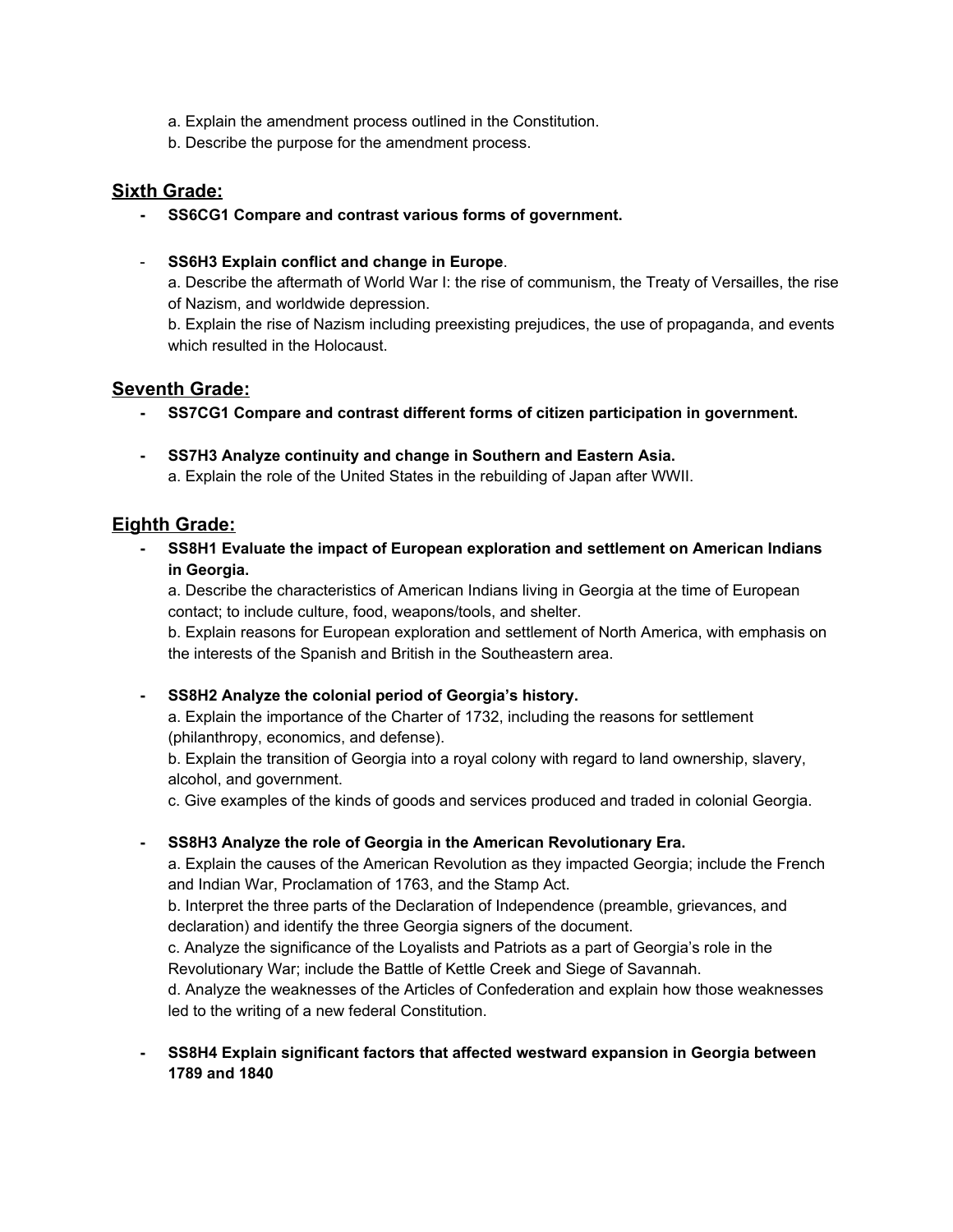a. Explain how technological developments, including the cotton gin and railroads, had an impact on Georgia's growth.

b. Describe the role of William McIntosh in the removal of the Creek from Georgia. c. Analyze how key people (John Ross, John Marshall, and Andrew Jackson) and events (Dahlonega Gold Rush and Worcester v. Georgia) led to the removal of the Cherokees from Georgia known as the Trail of Tears.

- **SS8H5 Analyze the impact of the Civil War on Georgia.**

a. Explain the importance of key issues and events that led to the Civil War; include slavery, states' rights, nullification, Compromise of 1850 and the Georgia Platform, the Dred Scott case, Abraham Lincoln's election in 1860, and the debate over secession in Georgia. b. Explain Georgia's role in the Civil War; include the Union blockade of Georgia's coast, the Emancipation Proclamation, Chickamauga, Sherman's Atlanta Campaign, Sherman's March to the Sea, and Andersonville.

**- SS8H8 Analyze Georgia's participation in important events that occurred from World War I through the Great Depression.**

a. Describe Georgia's contributions to World War I.

b. Explain economic factors that resulted in the Great Depression. (e.g., boll weevil and drought).

### **- SS8H9 Describe the role of Georgia in WWII.**

a. Describe key events leading up to American involvement in World War II; include the Lend-Lease Act and the bombing of Pearl Harbor.

### **- SS8CG1 Describe the foundations of Georgia's government.**

a. Explain the basic structure of the Georgia state constitution (preamble, bill of rights, articles, and amendments) as well as its relationship to the United States Constitution.

b. Explain separation of powers and checks and balances among Georgia's three branches of government.

c. Describe the rights and responsibilities of citizens according to the Georgia Constitution. d. Identify wisdom, justice, and moderation as the three principles in the Pledge of Allegiance to the Georgia Flag.

# **- S8CG2 Analyze the role of the legislative branch in Georgia.**

a. Explain the qualifications for members of the General Assembly and its role as the lawmaking body of Georgia.

- b. Describe the purpose of the committee system within the Georgia General Assembly.
- c. Explain the process for making a law in Georgia.
- d. Describe how the state government is funded and how spending decisions are made.

# **- SS8CG3 Analyze the role of the executive branch in Georgia state government.**

a. Explain the qualifications for the governor and lieutenant governor and their role in the executive branch of state government.

b. Describe how the executive branch fulfills its role through state agencies that administer programs and enforce laws.

**- SS8CG4 Analyze the role of the judicial branch in Georgia state government.** a. Describe the ways that judges are selected in Georgia.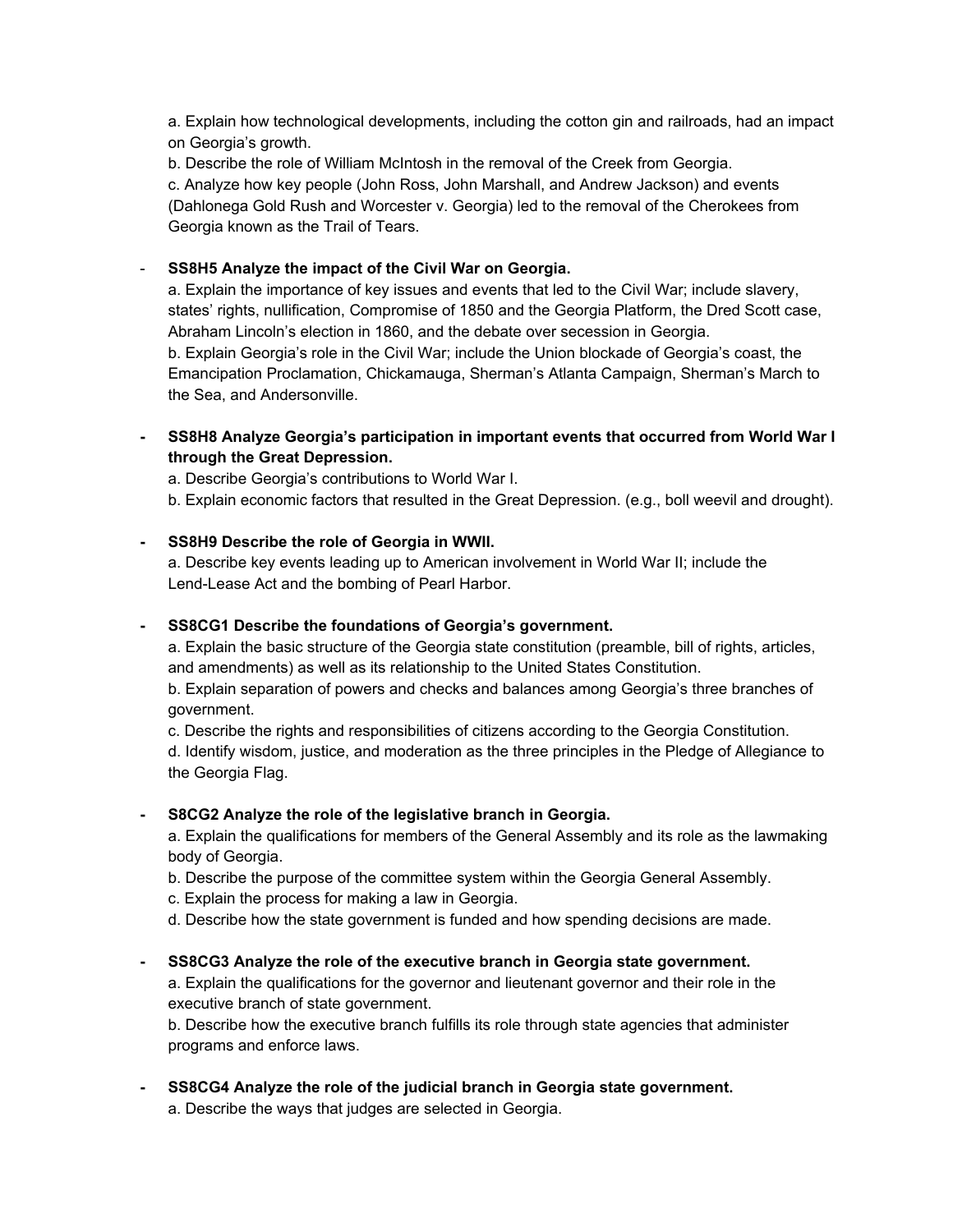b. Analyze the dual purpose of the judicial branch: to interpret the laws of Georgia and administer justice in our legal system.

- c. Explain the difference between criminal law and civil law.
- d. Explain the steps in the adult criminal justice system beginning with arrest.

### **Ninth- Twelfth Grades:**

**- SSCG1 Compare and contrast various systems of government.**

a. Determine how governments differ in geographic distribution of power, particularly unitary, confederal, and federal types of government.

b. Determine how some forms of government differ in their level of citizen participation particularly authoritarian (autocracy and oligarchy) and democratic.

c. Determine how the role of the executive differs in presidential and parliamentary systems of governments.

d. Differentiate between a direct democracy, representative democracy, and/or a republic.

- **- SSCG8 Demonstrate knowledge of the legislative branch of government.**
- **- SSCG10 Demonstrate knowledge of the executive branch of government.**
- **- SSCG13 Demonstrate knowledge of the operation of the judicial branch of government**
- **- SSCG16 Analyze the difference between involuntary and voluntary participation in civic life.**

a. Describe how and why citizens are required by law to pay taxes, serve on a jury, and register for military duty.

b. Describe how citizens voluntarily and responsibly participate in the political process by voting, performing public service, being informed about current issues, and respecting differing opinions. c. Explain the meaning and history of the Pledge of Allegiance.

- **- SSCG17 Demonstrate knowledge of the organization and powers of state and local government described in the Georgia Constitution.**
	- a. Examine the structure of local governments with emphasis on counties and cities.
	- b. Analyze the relationship among state and local governments.
	- c. Examine sources of revenue received by local governments.
	- d. Analyze the services provided by state and local governments.

e. Analyze limitations on state and local government that may be exercised by the citizens (e.g., the initiative, referendum, and recall).

**- SSUSH1 Compare and contrast the development of English settlement and colonization during the 17th Century.**

a. Investigate how mercantilism and trans-Atlantic trade led to the development of colonies. b. Explain the development of the Southern Colonies, including but not limited to reasons established, impact of location and place, relations with American Indians, and economic development.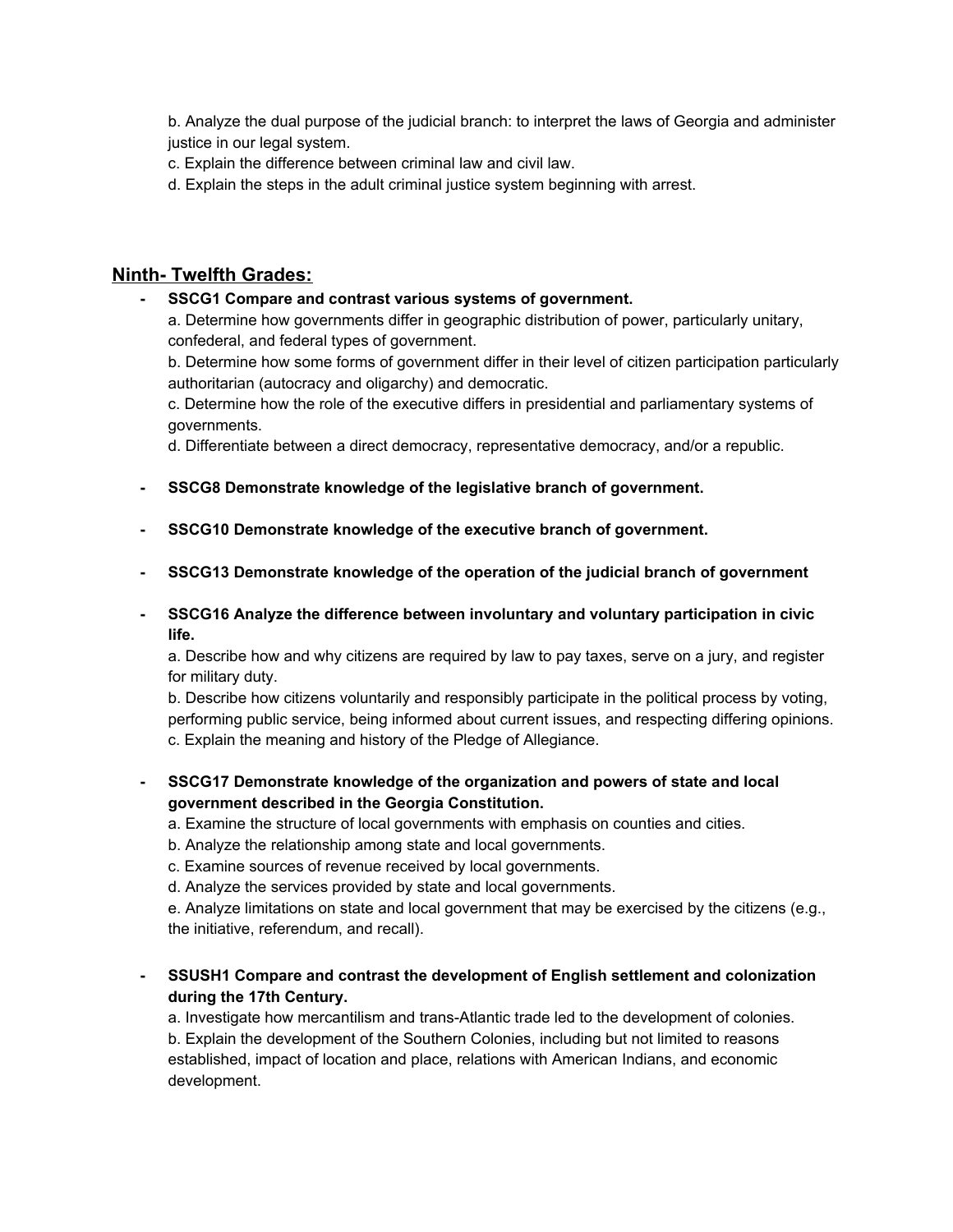c. Explain the development of the New England Colonies, including but not limited to reasons established, impact of location and place, relations with American Indians, and economic development.

d. Explain the development of the Mid-Atlantic Colonies, including but not limited to reasons established, impact of location and place, relations with American Indians, and economic development.

#### **- SSUSH3 Analyze the causes of the American Revolution.**

a. Explain how the French and Indian War and the 1763 Treaty of Paris laid the groundwork for the American Revolution.

b. Explain colonial response to the Proclamation of 1763, the Stamp Act, and the Intolerable Acts as seen in the Sons and Daughters of Liberty and the Committees of Correspondence. c. Explain the importance of Thomas Paine's Common Sense to the movement for independence.

**- SSUSH4 Analyze the ideological, military, social, and diplomatic aspects of the American Revolution.**

a. Investigate the intellectual sources, organization, and argument of the Declaration of Independence including the role of Thomas Jefferson and the Committee of Five. b. Explain the reason for and significance of the French alliance and other foreign assistance including the diplomacy of Benjamin Franklin and John Adams.

c. Analyze George Washington as a military leader, including but not limited to the influence of Baron von Steuben, the Marquis de LaFayette, and the significance of Valley Forge in the creation of a professional military.

d. Investigate the role of geography at the Battles of Trenton, Saratoga, and Yorktown. e. Examine the roles of women, American Indians, and enslaved and free Blacks in supporting the war effort.

**- SSUSH8 Explore the relationship between slavery, growing north-south divisions, and westward expansion that led to the outbreak of the Civil War.**

a. Explain the impact of the Missouri Compromise on the admission of states from the Louisiana Territory.

b. Examine James K. Polk's presidency in the fulfillment of Manifest Destiny including the Texas annexation and Oregon.

c. Analyze the impact of the Mexican War on growing sectionalism.

d. Explain how the Compromise of 1850 arose out of territorial expansion and population growth. e. Evaluate the Kansas-Nebraska Act, the failure of popular sovereignty, Scott v. Sanford, John Brown's Raid on Harper's Ferry, and the election of 1860 as events leading to the Civil War.

### **- SSUSH9 Evaluate key events, issues, and individuals related to the Civil War**

a. Explain the importance of the growing economic disparity between the North and the South through an examination of population, functioning railroads, and industrial output.

b. Discuss Lincoln's purpose in using emergency powers to suspend habeas corpus, issuing the Emancipation Proclamation, and delivering the Gettysburg and Second Inaugural Addresses. c. Examine the influences of Ulysses S. Grant, Robert E. Lee, Thomas "Stonewall" Jackson, William T. Sherman, and Jefferson Davis.

d. Explain the importance of Fort Sumter, Antietam, Vicksburg, Gettysburg, and Atlanta, as well as the impact of geography on these battles.